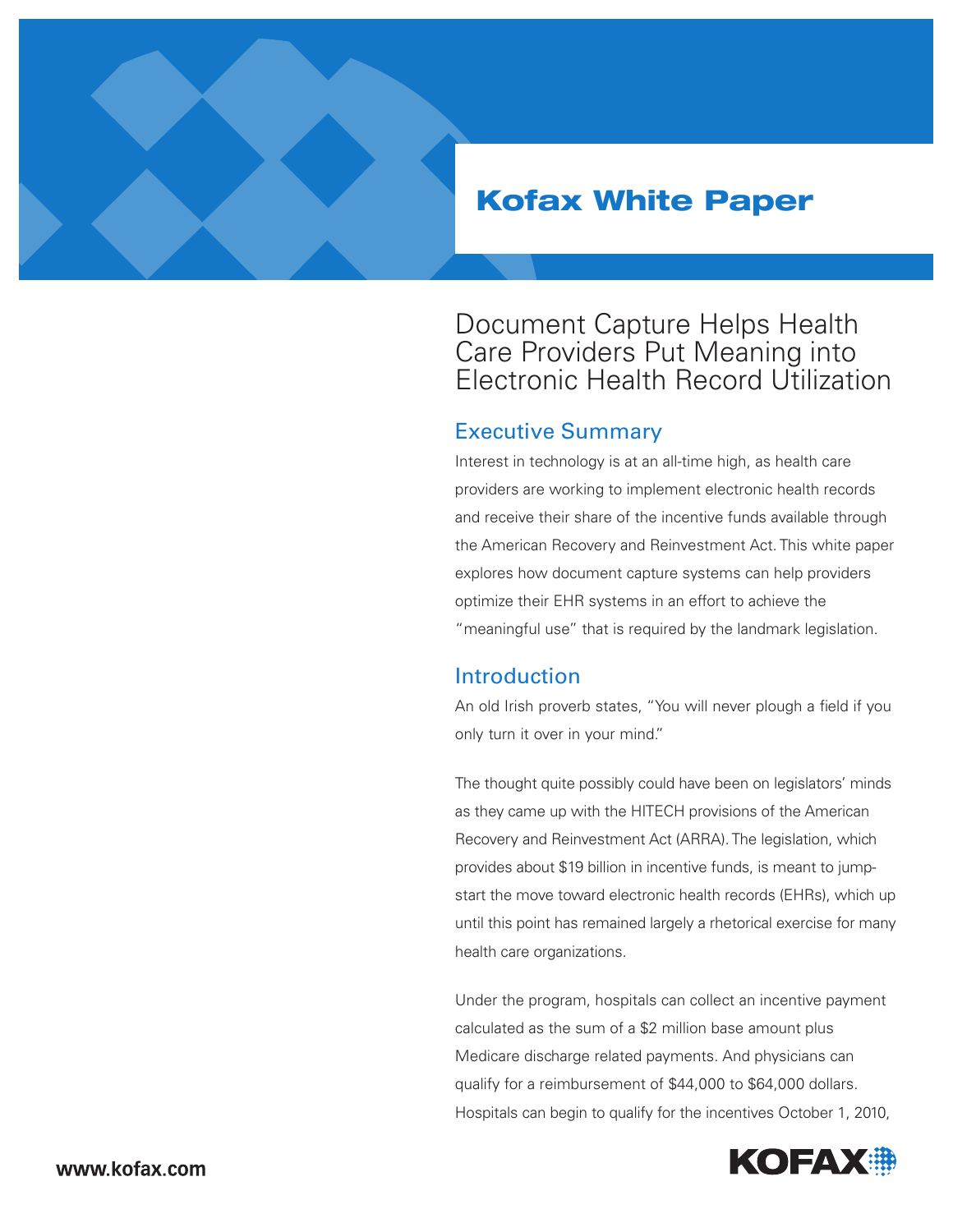and eligible physicians can begin to qualify January 1, 2011. Beginning October 1, 2014 for hospitals and January 1, 2015 for eligible professionals, any provider that bills Medicare or Medicaid for services but cannot demonstrate the "meaningful use" of EHRs will receive less than 100% of the fee schedule.

The "carrot and stick" approach is designed to move the nation's health care providers beyond the theoretical acceptance of electronic records and toward the actual utilization of these systems. There's a catch, though. Health care providers can't just plug an electronic health record system in and qualify for the incentive funds. Instead, hospitals and clinics must demonstrate the meaningful use of EHRs.

The fact that the exact provisions of "meaningful use" are still evolving makes the journey even more complicated. However, it is a journey that health care organizations are keenly focused on. According to the 2010 Healthcare Information Management Systems Society (HIMSS) Leadership Report, meeting meaningful use criteria emerged as the top priority, cited by about 40 percent of the leaders taking the survey.

To achieve meaningful use, providers need to orchestrate a number of technologies — from hospital information to computerized physician order entry to electronic prescribing systems and others. This white paper will specifically explore how document capture systems can help health care organizations progress from paper environments to the actual utilization of an EHR system and ultimately to the "meaningful use" of an EHR system.

## The State of EHR Adoption: More Talk than Walk

Indeed, health care leaders have been thinking about electronic health records for decades. The systems have been highly touted as a means to improve efficiency, care processes and patient outcomes.

However, the EHR walk has not kept up with the talk. Although studies contain conflicting conclusions about the level of adoption, there's no arguing with the fact that a large number of health care providers are still operating primarily with paper records.

Consider the following: A 2009 study from the Harvard School of Public Health, Massachusetts General Hospital and George Washington University found that less than 2 percent of surveyed hospitals had implemented comprehensive EHRs and less than 8 percent had a basic EHR system in place.

The 2010 HIMSS survey cites more encouraging numbers, yet still paints a picture of largely untapped potential. Nearly one-third of respondents (32 percent) indicated they have begun to install EHRs in at least one facility in their organization. Another quarter of respondents (26 percent) indicated they have a fully functional EHR at one facility in their organization. And 22 percent reported they have a fully operational EHR throughout their entire organization. The remaining respondents have either developed a plan to implement an EHR system (12 percent) or have not yet begun to plan for the use of an EHR solution (five percent).

The ARRA incentives, however, could help to accelerate the rate of adoption. Approximately 60 percent of respondents are making additional IT investments to position themselves to qualify for the incentives associated with the legislation. Nearly half of the respondents noted they would be able to meet all of these requirements by FY2011.

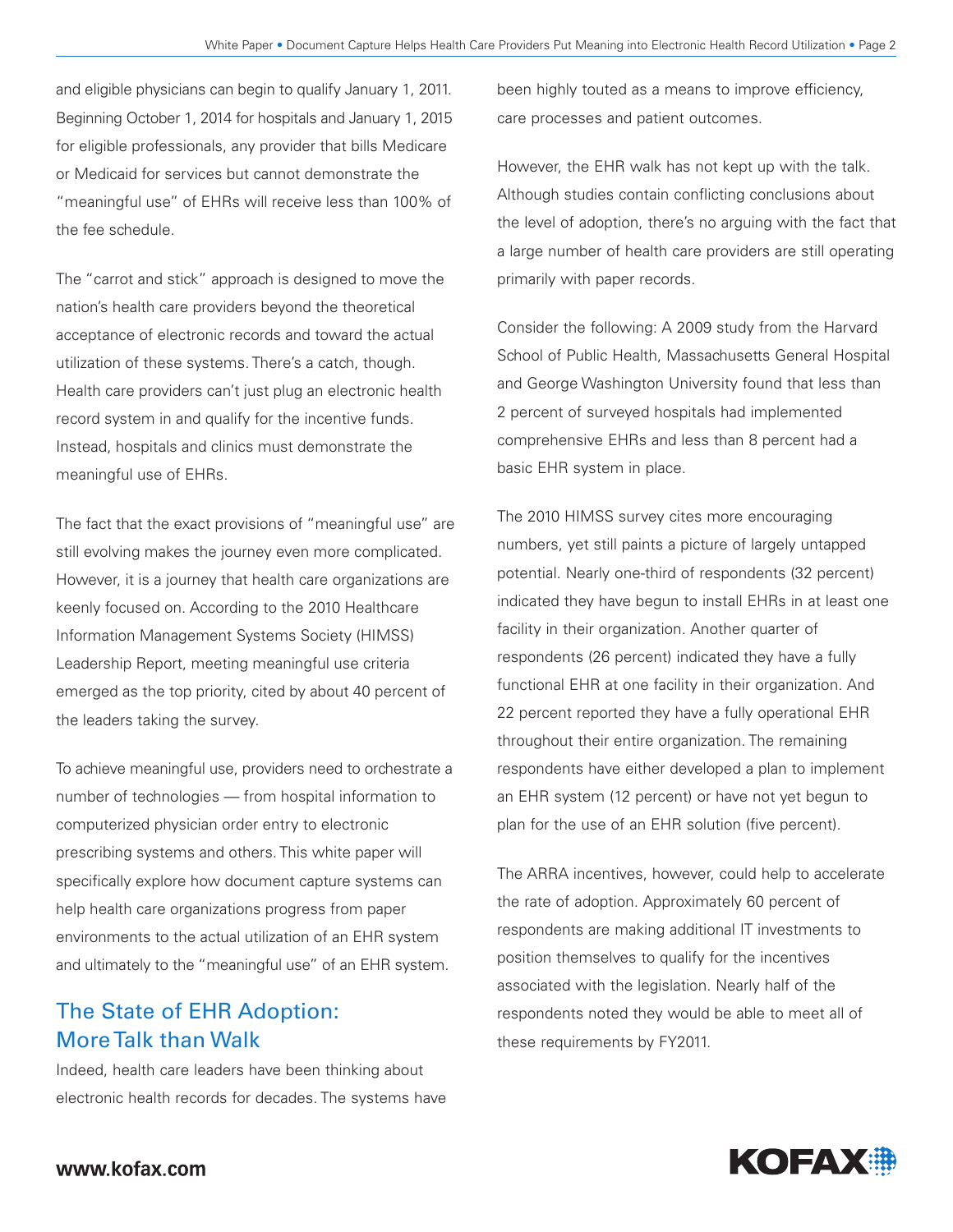## First Things First: Utilization of EHRs

Much of the talk in the health care industry swirls around meaningful use, but health care providers need to walk before they can run. In others words, they need to actually use EHRs before they can consider the more specific requirements associated with meaningful use.

Even though some industry experts recommend a "big bang" EHR implementation — and the complete elimination of paper — such a transition is hardly practical. While EHRs certainly can reduce the use of paper, it's not likely that a health care organization will be operating in a completely paperless world any time soon.

For example, a medical center recently opened a brand new facility and installed an EHR system. The facility is "paperless" and does not have any space to accommodate paper storage.

However, more than half of the information coming into the EHR is from paper documents. As such, the organization needs a way to accept this information.

This health care provider, like many others across the country, is being forced to manage a hybrid health record. According to the American Health Information Management Association, a hybrid health record system includes both paper and electronic documents and uses both manual and electronic processes. For example, dictation, lab and x-ray results might be available electronically, while progress notes, ancillary care, provider information, graphic sheets and doctor's orders remain on paper. Other information could be maintained on other media types such as microfilm or video.

Frequently, trying to survive in a dual process world is detrimental to EHR implementations. The problem is that clinicians and other staff members toggle back and forth

between systems, and often do not know where to find or send information. The confusion associated with storing some data in an electronic repository and some information in a paper repository often stifles the migration toward the EHR.

However, document capture systems enable providers to seamlessly manage a dual process world while continuing to transition from paper to digital processes quickly and successfully.

Such systems take paper and other documents, transform them into appropriate electronic formats, automatically classify and extract the information, and then deliver the data into workflow, databases and other relevant systems. In the final analysis, document capture systems can cut medical record processing time, reduce manual recordkeeping, protect patient privacy and give health care providers faster access to critical information at the point of care.

In addition, a document capture system helps to lay the groundwork for the continued migration and utilization of an EHR by enabling clinicians and other staff members to see all patient information in one centric view, thereby gaining many of the workflow and clinical decision support advantages commonly associated with electronic records. In essence, the systems help organizations populate electronic health records, which, in turn, make the EHR system more attractive to users. Thus, a snowball effect occurs: as more information is added to the EHR, more users become amenable to the adoption of the technology.

## The Next Step: Meaningful Use of EHRs

Using an EHR system is only the beginning, though. To qualify for the incentive funds, health care leaders need to ensure that their organizations are meeting ARRA's "meaningful use" criteria.

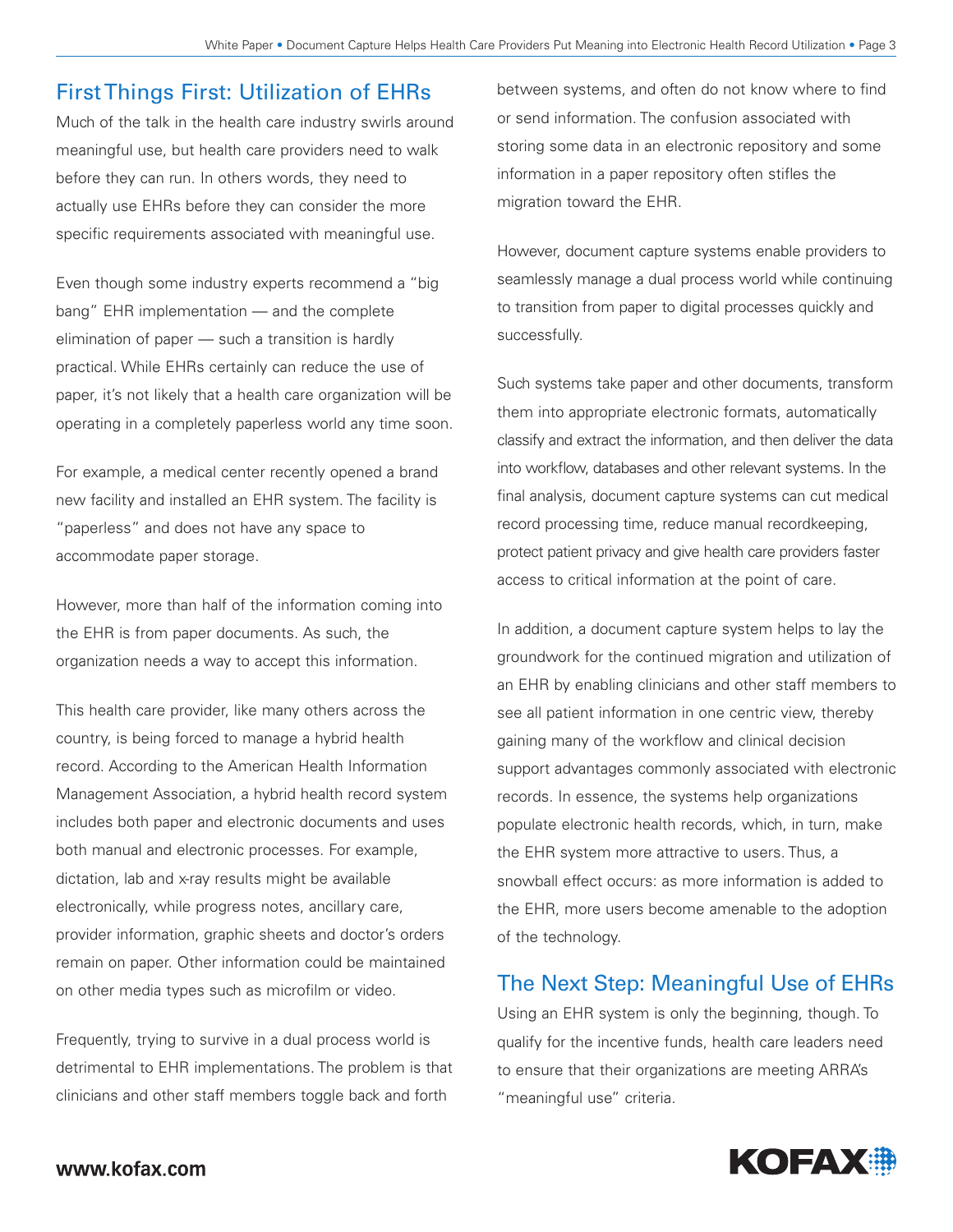To do so, providers need to leverage their EHRs to meet the five broad goals of the ARRA legislation:

- 1. Improving quality, safety, and efficiency while reducing health disparities.
- 2. Engaging patients and families.
- 3. Improving care coordination.
- 4. Ensuring adequate privacy and security protections for personal health information.
- 5. Improving population and public health.

Certainly, health care organizations will be able to meet these requirements only if they are working with comprehensive electronic patient records. The fact that many organizations that have implemented an EHR system still receive a great deal of information via paper makes the use of a document capture system imperative in the quest for meaningful use.

Document capture systems are already helping organizations such as Spectrum Health and Geisinger Health build more complete EHRs.

At Spectrum Health, a system based in northern Michigan, Kofax® manages the capture of over 60,000 inpatients' documents, arriving in approximately 1400 different formats. Multi-page documents are separated automatically. Upon classification and validation of documents that do not have a bar code, they are organized into 70 specific categories, enabling more efficient processing.

At Geisinger Health System, a two-hospital system in northern Pennsylvania, Kofax similarly captures and transforms incoming paper documents into digital

information. The impact on patient care is profound, as patient histories, test results and payments are instantly available from any Geisinger facility.

As patient documents, reports, charts, x-rays, forms, billing and correspondence are captured and archived electronically, patients and caregivers can gain instant visibility and trigger relevant action. This not only improves patient care quality, it also reduces costs.

Document capture systems can also help paper based information become more relevant. A document capture system can transform any type of incoming document, in any format (paper, fax, film, email and other electronic formats), from anyone (payers, referring physicians and other parties) into searchable data down to the line item level and then deliver this "intelligence" to the point of care.

A document capture system also can help organizations meet some of the specific requirements associated with meaningful use. For example, the legislation requires health care providers to incorporate at last 50% of all clinical lab test results into the EHR as structured data. Providers, however, do not consistently receive results electronically. With a document capture system such as Kofax's in place, lab and test results could be received in any format and then converted into structured data within the EHR.

The legislation also calls for the electronic reporting of quality measures. Once this requirement is in place, providers might find it difficult to collect the data, according to a Health Data Management article quoting Erica Drazen, managing director of the healthcare group at Computer Sciences Corp., a technology and consulting firm in Falls Church, Virginia.

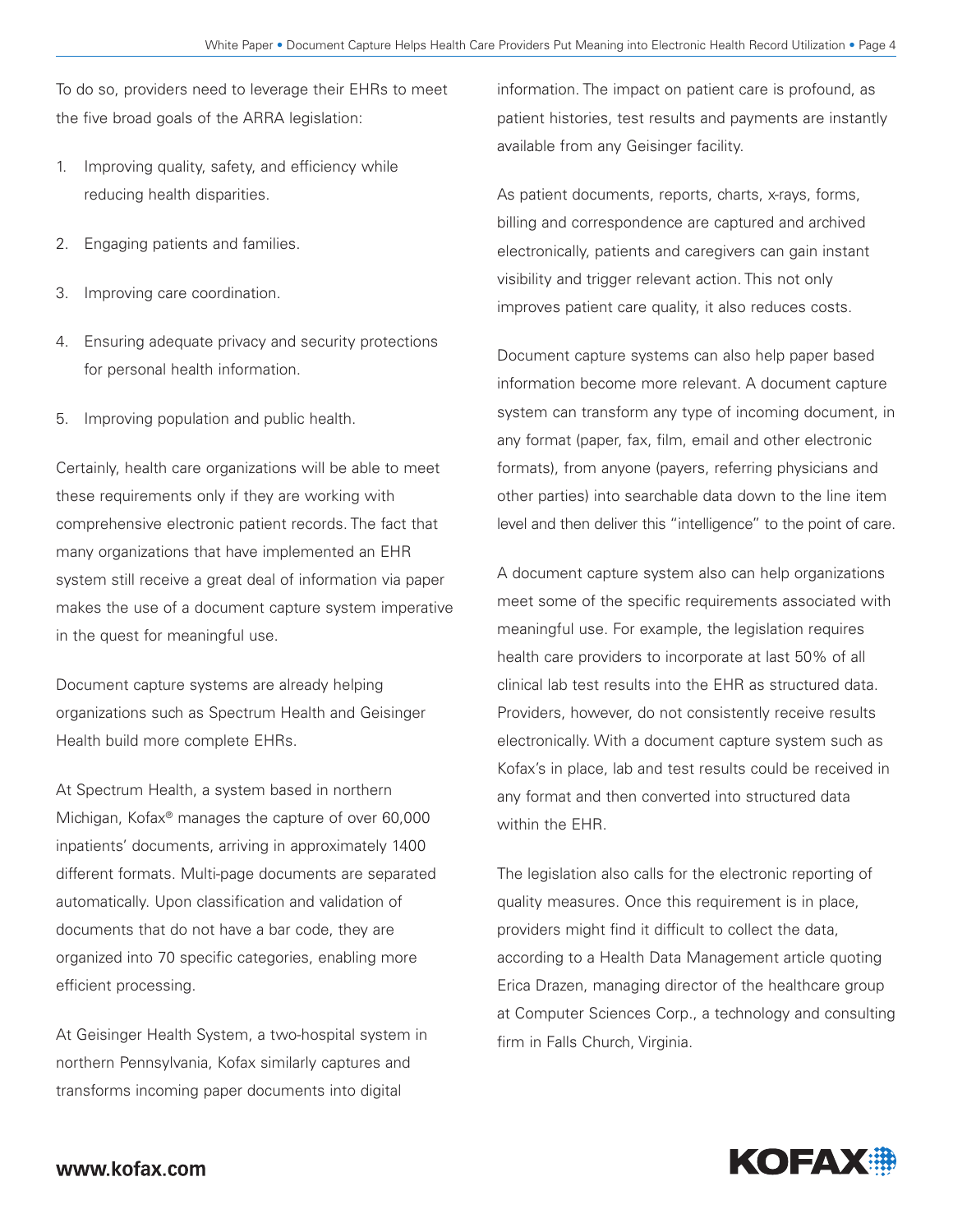Much of this data may not be in EHRs or isn't pulled out even if the systems collect it, and plenty of it resides on paper. These quality measures include the percentage of lab results incorporated in EHRs as structured data, clinical summaries provided to patients after an office visit and insurance eligibility inquires done electronically, among many others.

"The fact that much of the required data is not captured now is an area that's one of those sleepers," Drazen says.

A document capture system such as Kofax's could help. Such a system can pull data from disparate sources, turn it into actionable information and then integrate it with the EHR system, tracking and monitoring each touch point of the information flow.

ARRA is also making compliance with HIPAA more important for providers. Under the legislation, organizations are subject to substantial fines, with the top threshold reaching \$1.5 million. In addition, the Attorney General of every state can sue individuals for HIPAA violations. Plus, HIPAA audits are now mandatory, whereas previously audits were conducted at the discretion of the US Department of Health and Human Services.

Kofax can help organizations comply with these more stringent regulations. As soon as patient data enters an organization at any point, it is captured, digitized and delivered in a secure IT framework where access can be controlled. Monitoring and reporting capabilities ensure that data flow can be traced from scanning to final archiving in the EHR or any other system. Alerts can be sent automatically if discrepancies are found or important data is missing.

Document capture systems could help organizations with the following meaningful use requirements:

- Recording demographics as structured data for at least 80% of admitted patients.
- Reporting quality measures to the Centers for Medicare and Medicaid Services (CMS) such as the percentage of diabetics with A1c under control or the percentage of hypertensive patients with blood pressure under control.
- Providing patients with electronic access to health information including lab results, problem lists, medication lists and allergies.
- Providing patients with an electronic copy of their discharge instructions and procedures at the time of discharge.
- Submitting electronic data to immunization registries.
- Exchanging key clinical information among providers electronically.

As health care providers move toward achieving meaningful use, leaders will increasingly discover that they need to implement not only the right EHR systems but also comprehensive change management programs that will help their organizations use these systems in the "meaningful" manner prescribed by ARRA. While doing so, the need to leverage a document capture system will become increasingly apparent. These systems can help health care organization leaders, clinicians and staff members make the jump from merely thinking about EHR utilization to actual use and ultimately to the all-important "meaningful use." As a result, organizations can expect to receive the incentive monies available to them and to harvest the improved patient care results that accompany the utilization of electronic systems.